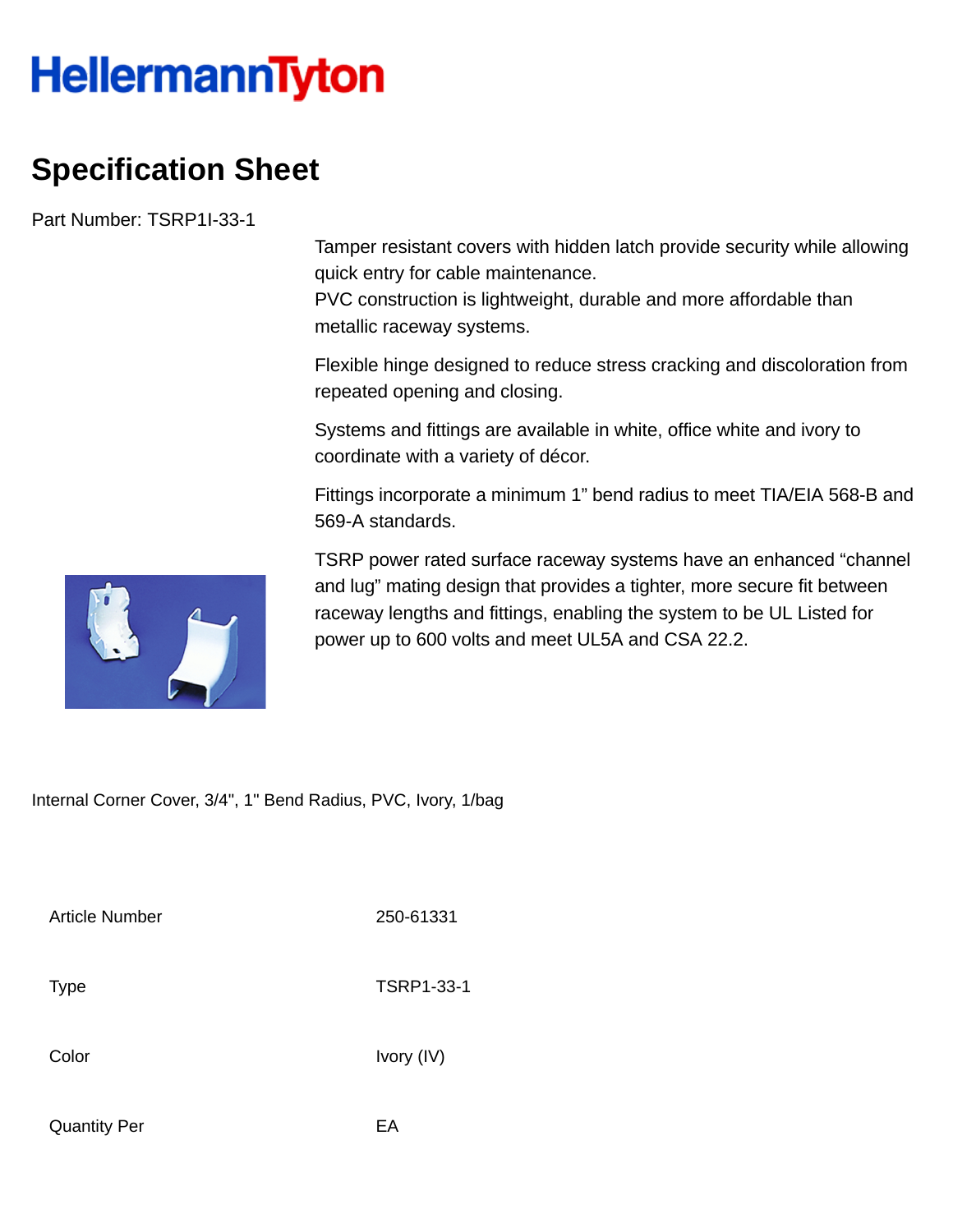| <b>Product Description</b>   | HellermannTyton surface raceway systems are the ideal solution for<br>routing communication and power cables. No need to break into<br>existing walls - raceway systems are designed to route cable along<br>wall surfaces. Made of a PVC material, components are durable and<br>affordable; and the one piece construction and adhesive tape backing<br>make positioning and mounting easy. HellermannTyton offers a low<br>voltage TSR system and a power rated TSRP system that are<br>available in three different diameters to accommodate different cable<br>and wire bundle and conduit sizes. Both systems include a complete<br>line of fittings and junction boxes that allow for clean and professional<br>installations. TSRP surface raceway systems are designed to<br>aesthetically organize and route either power or communications<br>cables. |
|------------------------------|------------------------------------------------------------------------------------------------------------------------------------------------------------------------------------------------------------------------------------------------------------------------------------------------------------------------------------------------------------------------------------------------------------------------------------------------------------------------------------------------------------------------------------------------------------------------------------------------------------------------------------------------------------------------------------------------------------------------------------------------------------------------------------------------------------------------------------------------------------------|
| <b>Short Description</b>     | Internal Corner Cover, 3/4", 1" Bend Radius, PVC, Ivory, 1/bag                                                                                                                                                                                                                                                                                                                                                                                                                                                                                                                                                                                                                                                                                                                                                                                                   |
| <b>Global Part Name</b>      | TSRP1-33-1-PVC-BGE                                                                                                                                                                                                                                                                                                                                                                                                                                                                                                                                                                                                                                                                                                                                                                                                                                               |
|                              |                                                                                                                                                                                                                                                                                                                                                                                                                                                                                                                                                                                                                                                                                                                                                                                                                                                                  |
| Width W (Imperial)           | 0.75                                                                                                                                                                                                                                                                                                                                                                                                                                                                                                                                                                                                                                                                                                                                                                                                                                                             |
|                              |                                                                                                                                                                                                                                                                                                                                                                                                                                                                                                                                                                                                                                                                                                                                                                                                                                                                  |
| Material                     | Polyvinylchloride (PVC)                                                                                                                                                                                                                                                                                                                                                                                                                                                                                                                                                                                                                                                                                                                                                                                                                                          |
| <b>Material Shortcut</b>     | <b>PVC</b>                                                                                                                                                                                                                                                                                                                                                                                                                                                                                                                                                                                                                                                                                                                                                                                                                                                       |
| Flammability                 | <b>UL 94 V-0</b>                                                                                                                                                                                                                                                                                                                                                                                                                                                                                                                                                                                                                                                                                                                                                                                                                                                 |
| <b>Halogen Free</b>          | No                                                                                                                                                                                                                                                                                                                                                                                                                                                                                                                                                                                                                                                                                                                                                                                                                                                               |
| <b>Operating Temperature</b> | +122°F (+50°C)                                                                                                                                                                                                                                                                                                                                                                                                                                                                                                                                                                                                                                                                                                                                                                                                                                                   |
| Reach Compliant (Article 33) | No                                                                                                                                                                                                                                                                                                                                                                                                                                                                                                                                                                                                                                                                                                                                                                                                                                                               |